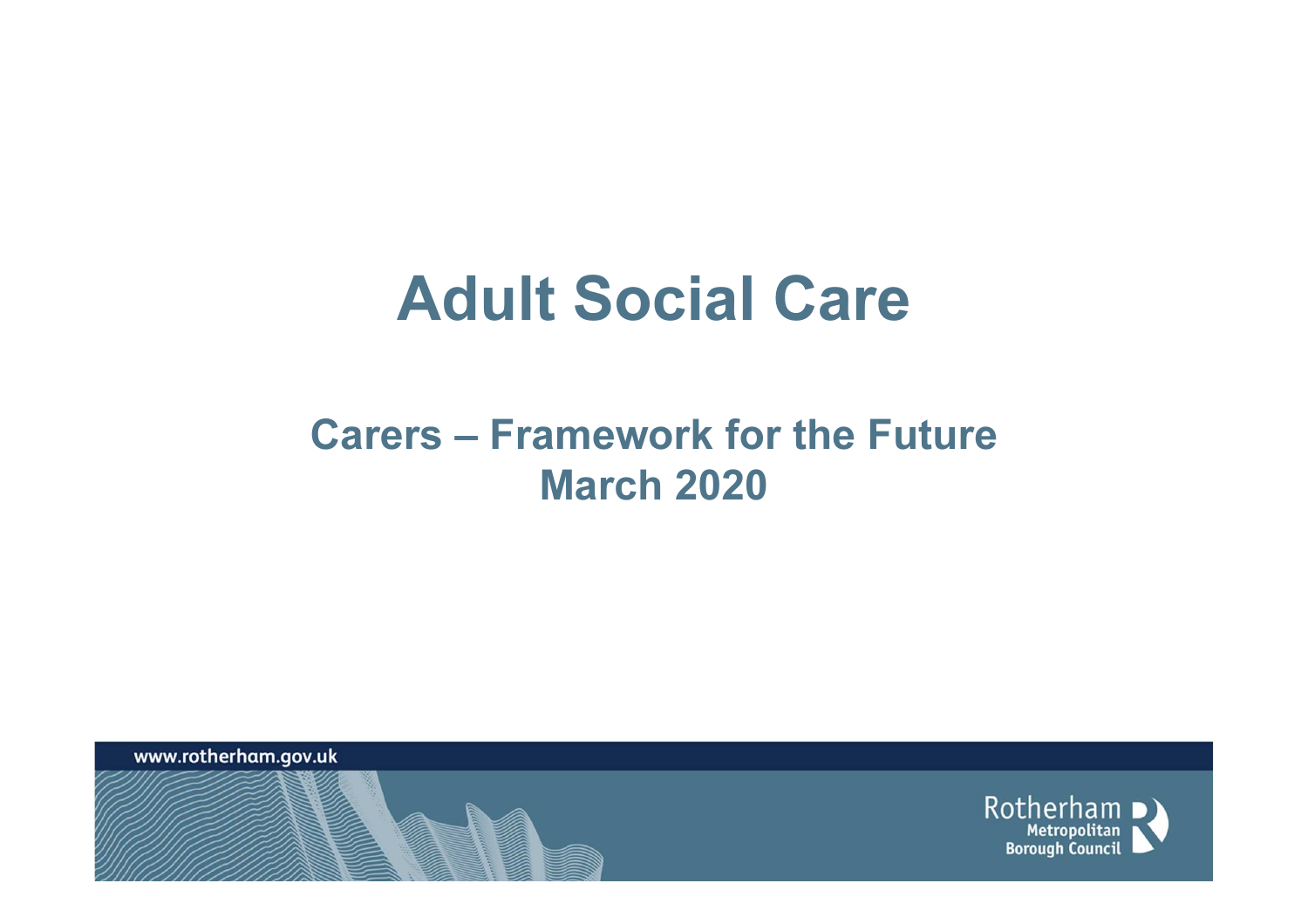#### Carers - Framework for the Future 2020-21

\*For the purposes of this document a 'carer' means an adult aged 18and over who provides or intends to provide help to another adult. An adult who provides care under a contract or as voluntary work will not be regarded as a carer.

ASC - Carer Assessment and Eligibility Policy Guidance for CarersFinalised: 4.01.19Date Review due: July 2019

The document describes how Rotherham Council's Adult Social Care will fulfil its legislative responsibilities as detailed in the Care Act 2014, to meet the eligible needs of adult carers with support needs.

The document is aligned to the Local Authority's duties under the Care Act 2014 which came into effect in April 2015, and recognises and acknowledges the valuable contribution carers provide. Rotherham Council must also adhere to the national assessment framework and the national minimum eligibility threshold for carers as set out in the associated Regulations.

The document outlines the policy framework by which Rotherham Adult Social Care meets its obligations to carers under the Care Act 2014, Statutory Regulations and Statutory Guidance.

#### Carers Action Plan 2018-20 - Department of Health & Social Care

#### June 2018

 "Carers need to be recognised and valued. Carers need access to information and support to provide the best care they can. Carers need to be helped to balance their caring responsibilities with their own employment and to preserve their personal health and wellbeing. "

"...we also need business, local communities, the voluntary sector and individuals to play their part in addressing challenges to make sure that caring is everybody's business."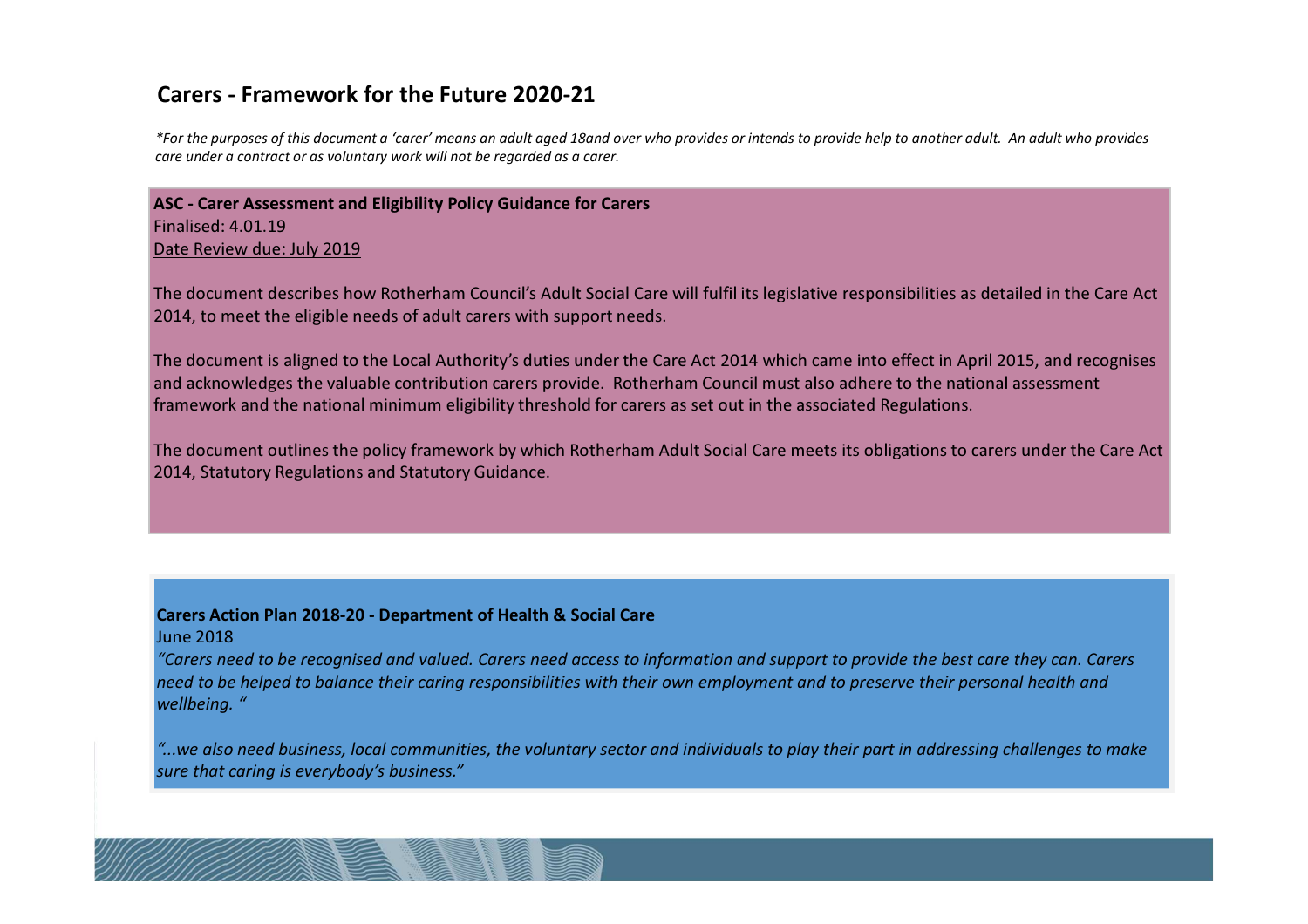#### Where are we at?

| No joined up working &<br>lack of liaision between<br>services/departments                                                      | Services contradict each<br>other & budget cuts are<br>impacting on services<br>with lengthy waiting lists | Carers feel isolated,<br>frustrated, undervalued<br>& unheard                  |
|---------------------------------------------------------------------------------------------------------------------------------|------------------------------------------------------------------------------------------------------------|--------------------------------------------------------------------------------|
| <b>Carers feel passed</b><br>around between<br>services & the transition<br>from childrens to adults<br>is not a smooth process | Not clear of who to<br>contact and where to go<br>for advice                                               | Carers want a<br>designated person to<br>assist with all aspects of<br>support |

'We need an 18-25 year old provision for short and long term respite in the borough. There is nothing after children's services ends at age 18 for complex needs young people'.

'Being a carer can be very isolating and very stressful and demanding. There have been times over the last 15 years I have felt so alone'

Carers Survey Report July 2019

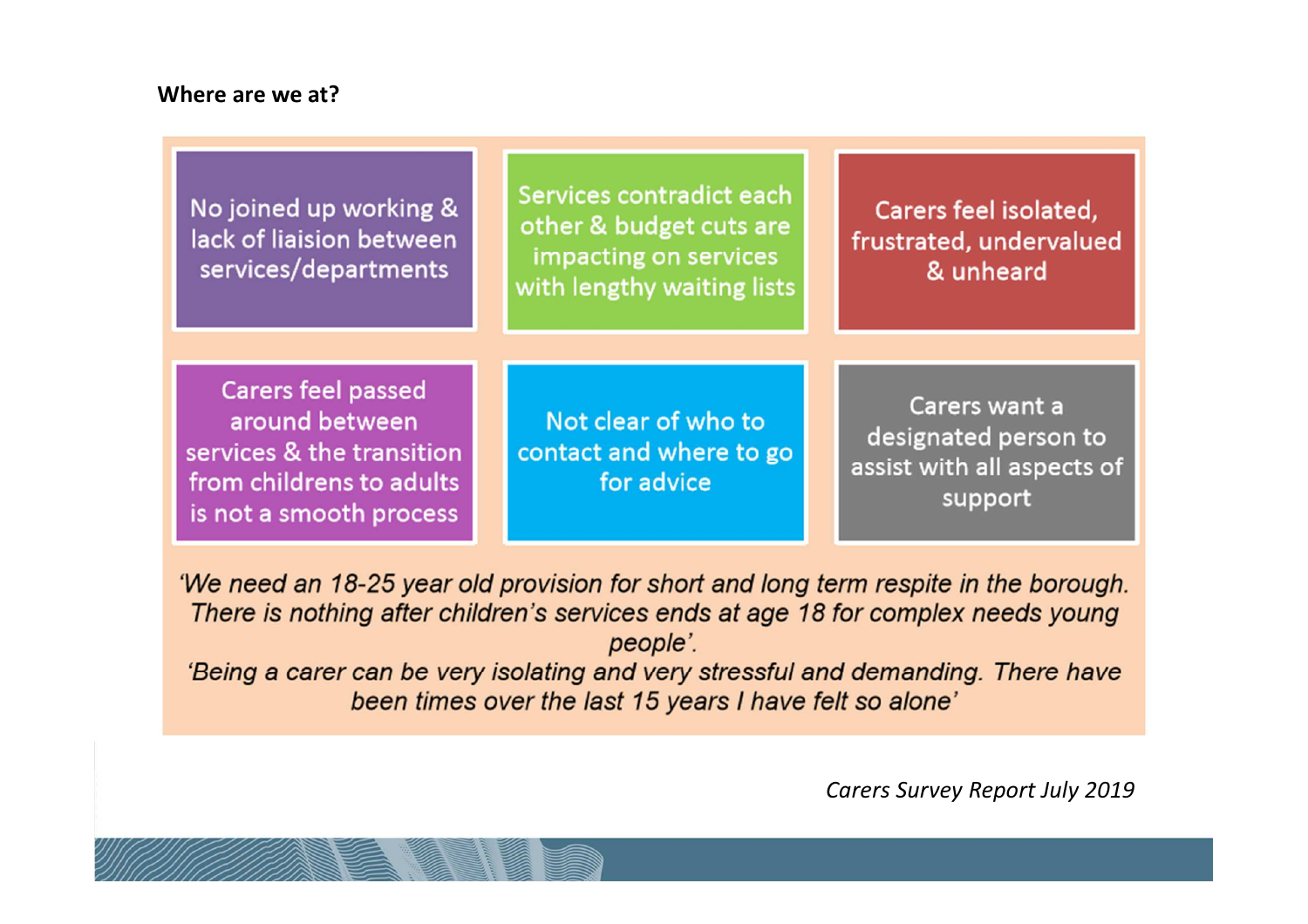#### What do we need to do?

#### Things to consider: Carers Survey Analysis

Briefing Note: July 2019Recommendations:

- •Develop processes to enable a smoother transition from children's to adult's services.
- •Develop consistency in our approach i.e. dedicated case worker from point of contact throughout.
- •Strengthen our information and advice offer to ensure it reaches its target audience and is fit for purpose.
- •Introduction of the TOM Model should ensure that advice and support is available before the situation becomes critical.

#### Things to do:

•Update the carer profile (Inc Young Carers)

 •Review of the current strategy - impact assessment / focus group work

•AT Offer - carers embedded with in

•Assessment process reviewed and recommendations made

•Carer Journey - mapped

•Carers Centre - impact assessment

•Partnership Boards - review TOR

•Information Offer - scope it out

•Carer services - asset mapping of what is out there

•Activity and events planned

•Training prospectus

#### Things to aim for:

•We will commit to improving how carers are involved in the production and design of services.

•We will make sure carers feel informed about and involved in the conversations surrounding the person they care for.

•We will look at how to widen personal budgets.

•We will work with employers to raise awareness of flexible working policies.

•We will support carers taking a break from caring.

•We will make it easy for carers to get the right information at the righttime.

•We will ensure carer assessments incorporate solutions that include friends, family and the wider community.

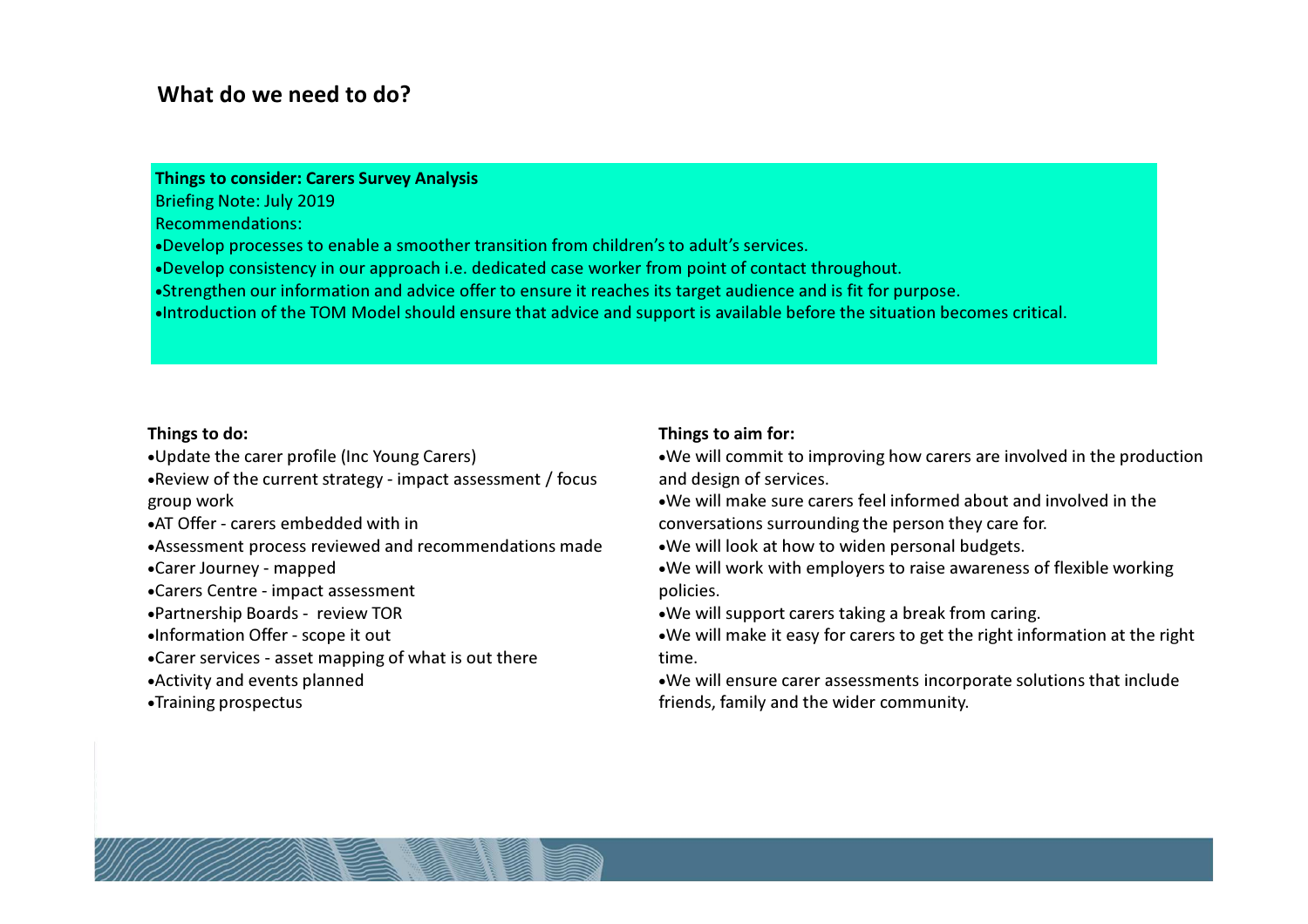### Proposed High Level Implementation Plan 2020-21

| Quarter 1                                                        | <b>Quarter 2</b>                                         | Quarter 3                                                        | Quarter 4                                                     |
|------------------------------------------------------------------|----------------------------------------------------------|------------------------------------------------------------------|---------------------------------------------------------------|
| Governance Review - Partnership<br><b>Board TOR's refreshed</b>  | 1/4 highlight report into Health<br>and Wellbeing Board  | 1/4 highlight report into Health<br>and Wellbeing Board          | 1/4 highlight report into Health<br>and Wellbeing Board       |
| <b>Review of the Carer Strategy</b>                              | Coproduction work for the strategy                       | Consultation work for the strategy                               | <b>Refreshed Carer Strategy 2021-25</b>                       |
| <b>Young Carers: Transitions work</b>                            | <b>Assessment Technology-</b><br>requirements for carers | <b>Feed into the Digital</b><br>Solutions programme              |                                                               |
| mirrors ASC Pathway workstream                                   |                                                          |                                                                  |                                                               |
| ASC Pathway: Process mapping /<br>assessments consistency checks | <b>Carer Journey Mapping</b><br>(with partners)          | <b>ASC Pathway: Refresh Policy</b><br><b>Guidance for Carers</b> | ASC Pathway consistently<br>applied.                          |
| <b>Carers Centre - Review / Impact</b><br>Assessment             |                                                          | Carers Centre - Future options /<br>consultation                 | Carer Centre offer re-<br>profiled<br>Information, Advice and |
| Information Offer - scoping work<br><b>Partner conversations</b> | Information Offer - coproduction<br>(Digital channels)   | Information Offer - consultation<br>linked to strategy work      | Guidance Offer refreshed.                                     |